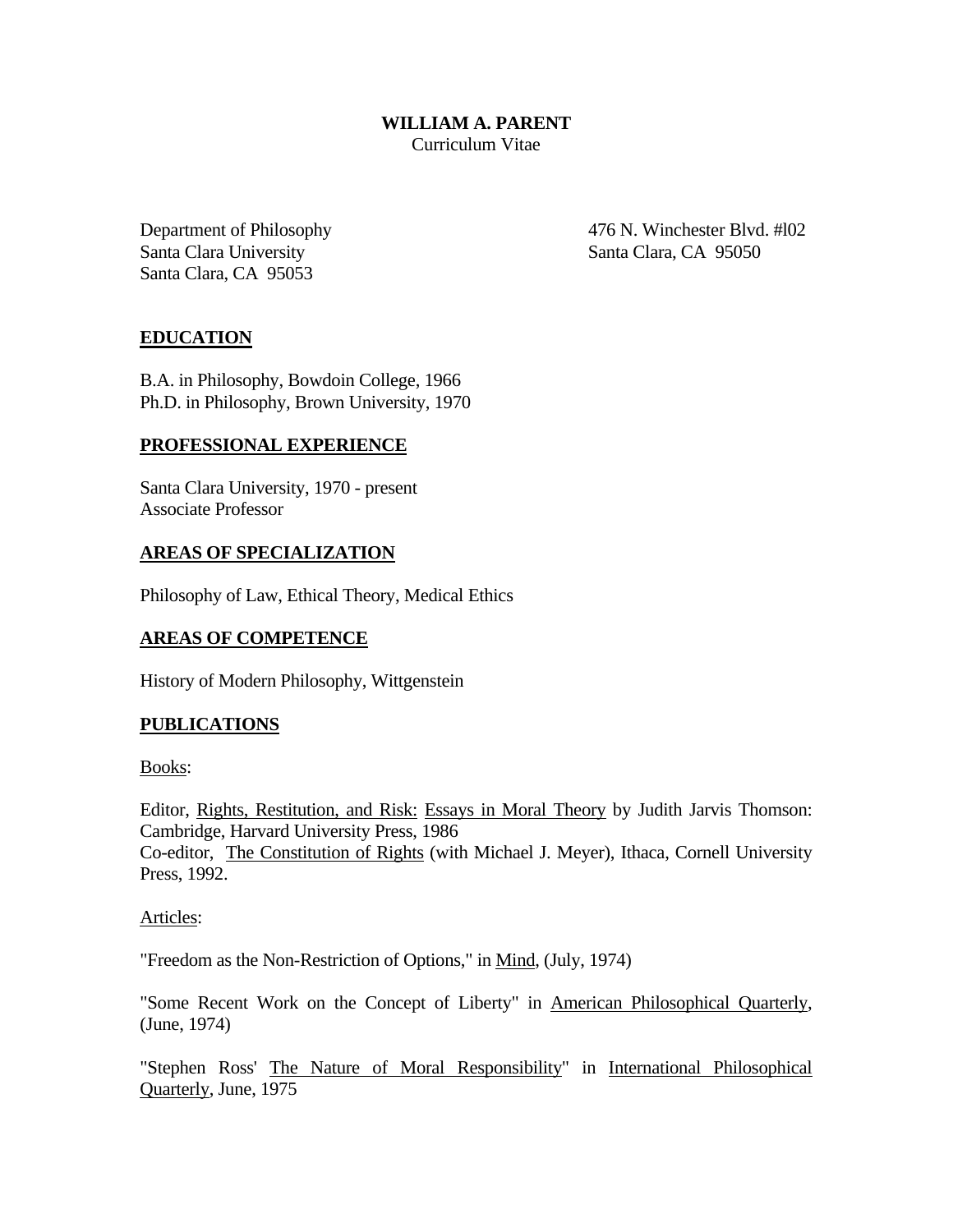"Castaneda's The Structure of Morality," in International Philosophical Quarterly, (December, 1975)

"Liberalism and the Concept of Liberty," in The Personalist, (January, 1976)

"Philo's Confession," in Philosophical Quarterly, (January, 1976)

"The Whole Life View of Criminal Desert," in Ethics, (July, 1976)

"An Interpretation of Hume's Dialogues," in The Review of Metaphysics, (September, 1976)

"Fried on Rights and Moral Personality," in Ethics, (October, 1979)

"Judith Thomson and the Logic of Rights," in Philosophical Studies (May, 1980)

"Gewirth and the Right to be Free," in Pacific Philosophical Quarterly, (October, 1982)

"Interpretation and Justification in Hard Cases," in The Georgia Law Review, 15 (1980)

"Recent Work on the Concept of Liberty - an update (1980)," Recent Work in Philosophy, ed. by Lucey and Machan, New Jersey, Rowman and Allanheld, 1983

"Recent Work on the Concept of Privacy," in American Philosophical Quarterly, (October, 1983)

"Privacy, Morality, and the Law," in Philosophy and Public Affairs, (Fall, 1983)

"A New Definition of Privacy for the Law," in Law and Philosophy, (1983)

Review of Immorality by Ronald Milo, in Philosophy and Phenomenological Research, (June, 1987)

"A Second Look at Pornography and the Subordination of Women," published April, 1990 by The Journal of Philosophy

"Constitutional Imperatives of Human Dignity," in The Canadian Journal of Law and Jurisprudence, (July, 1992)

"Constitutional Values and Human Dignity," in Parent and Meyer, ed; The Constitution of Rights, Ithaca, Cornell University Press, 1992